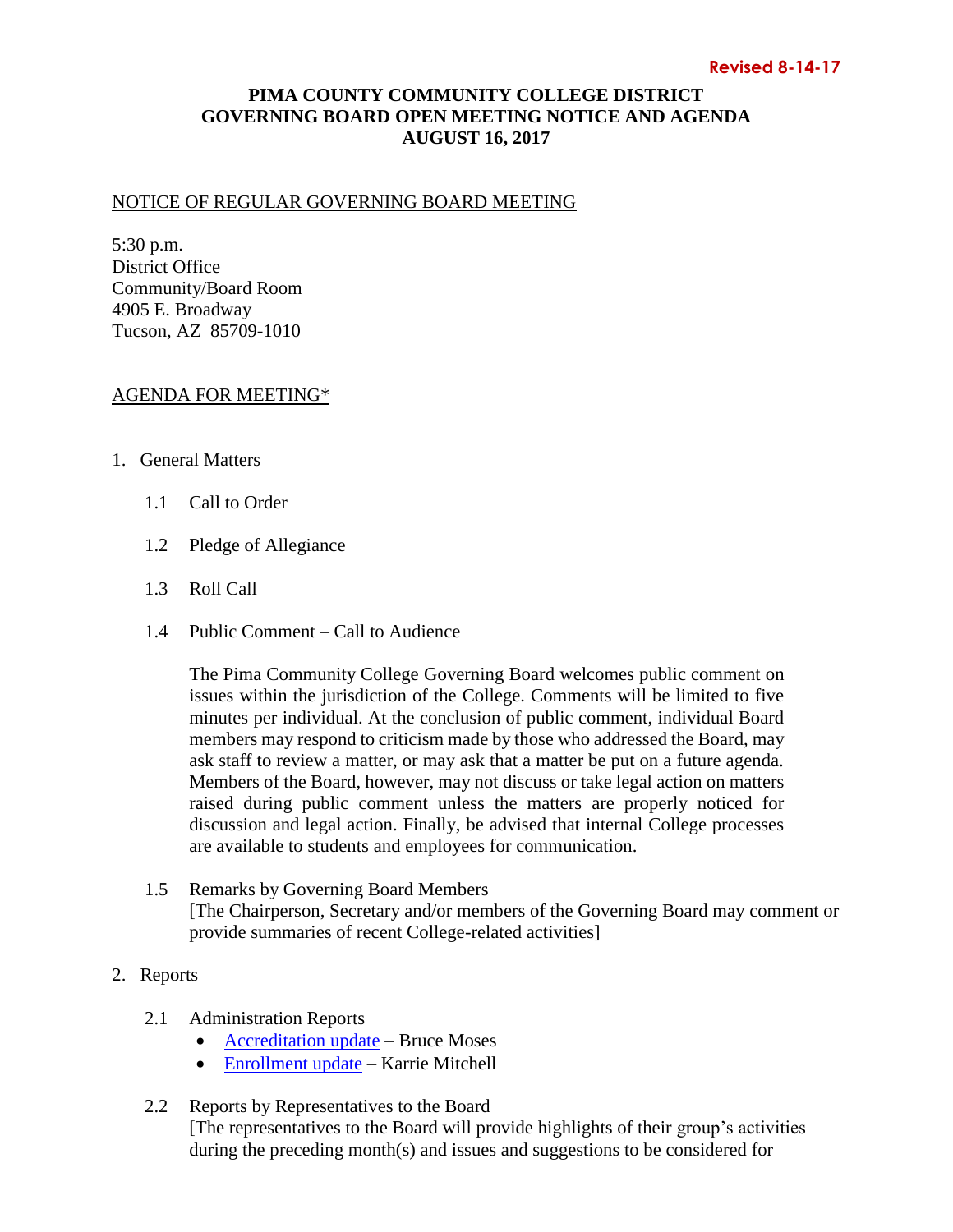administration follow-up or inclusion on a future Board meeting agenda.]

- Staff Report Susan Kuenzler
- Administrator Report Nina Corson
- 2.3 Chancellor's Report

[Chancellor Lambert may report on current events at or involving the College; Legislative and Budget Updates and recent activities such as: community meetings, presentations and conferences]

- Review of hiring process for the Senior Academic Advisor and Program Manager for Title III\*
- Review of student concerns regarding engineering program
- Dual Enrollment Overview
- Santa Cruz Education Services Update
- BoardDocs- cloud-based board meeting management service
- 3. Information Items

[Information items are materials provided to the Board for reference only. A Board Member might ask a clarifying question, but no substantive discussion or action will be taken on the item at the meeting. Information item materials are included with the Board packet available at <https://www.pima.edu/meeting-notices/documents.html> or in some cases through a link included in the agenda.]

- 3.1 Financial Report June 2017 Financial Statements
- 3.2 Employment Information [Appointments, acting assignments, retirements and separations]
- 3.3 Adjunct Faculty Appointments
- 3.4 [Office of Dispute Resolution Year-End Report](http://www.pima.edu/meeting-notices-support/2017-docs/201708-16-odr-quarterly-report-4q-FY2017.pdf)
- 3.5 Administrative Procedure Changes [AP 3.25.05: Program and Service Review — *Revised*] [AP 3.31.01: Student Complaints — *New*]
- 4. Action Items
	- 4.1 Consent Agenda
		- (1) Approval of Minutes of the following meetings:
			- A. Study Session of May 22, 2017
			- B. Special Meeting to conduct Executive Session on May 22, 2017
			- C. Study Session of June 5, 2017
			- D. Special Meeting to conduct Executive Session on June 14, 2017
			- E. Public Hearing of June 14, 2017
			- F. Special Meeting of June 14, 2017
			- G. Regular Meeting of June 14, 2017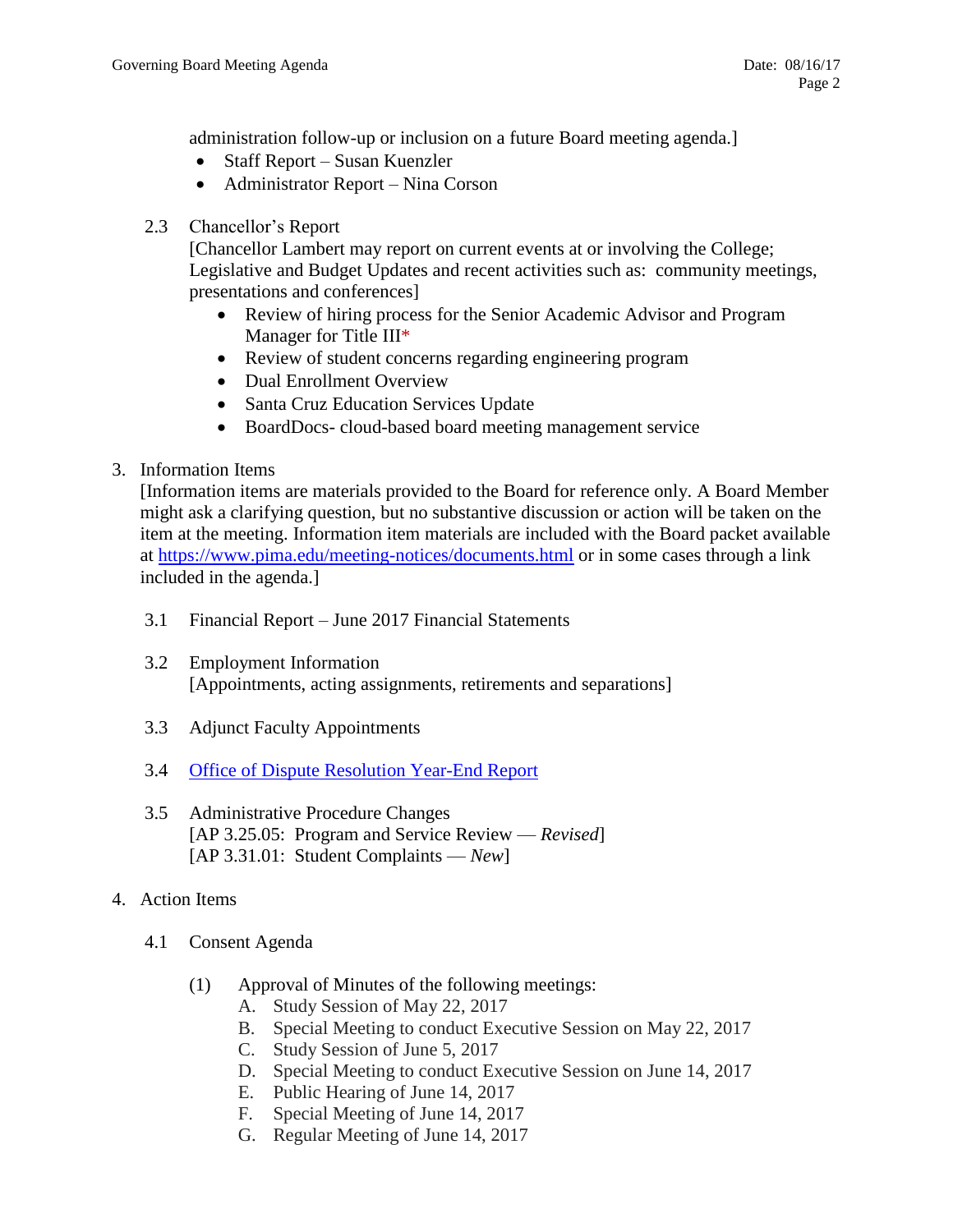- H. Special Meeting of June 22, 2017
- I. Special Meeting to conduct Executive Session on June 22, 2017
- J. Special Meeting to conduct Executive Session on June 23, 2017
- (2) New Position: Compliance Officer [Recommendation to approve the new Compliance Officer position]
- (3) Grant Award: Community Campus Adult Basic Education for College & Career, 2017-2020 [To accept and implement the renewed grant for the Adult Basic Education for College & Career (ABECC) program. The grant performance period is from July 1, 2017 through June 30, 2020. The total award for the three-year performance period is \$9,013,203, annual award of \$3,004,401.]
- (4) Grant Award: Desert Vista Campus Upward Bound Program, 2017-2022 [To accept and implement the renewed grant for the Upward Bound program at Desert Vista Campus. The grant performance period is from September 1, 2017 through August 31, 2022. The award amount is \$1,351,875 over the five-year performance period.]
- (5) Grant Award: Downtown Campus Upward Bound Program, 2017-2022 [To accept and implement the renewed grant for the Upward Bound program at the Downtown Campus. The grant performance period is from June 1, 2017 through May 31, 2022. The award amount is \$1,351,865 over the five-year performance period.]
- (6) Grant Award: East Campus Upward Bound Program, 2017-2022 [To accept and implement the renewed grant for the Upward Bound program at East Campus. The grant performance period is from June 1, 2017 through May 31, 2022. The award amount is \$1,351,875 over the five-year performance period.]
- (7) Grant Award: Northwest Campus Upward Bound Program, 2017-2022 [To accept and implement the renewed grant for the Upward Bound program at Northwest Campus. The grant performance period is from June 1, 2017 through May 31, 2022. The award amount is \$1,351,835 over the five-year performance period.]
- (8) Sub-Grant Agreement Renewal: First Things First Innovative Professional Development, a sub-grant from United Way of Tucson and Southern Arizona, 2017-2018 [To approve the sub-grant located at Desert Vista Campus. The grant performance period is from July 1, 2017 to June 30, 2018. The award amount is \$79,500 over the one-year performance period.]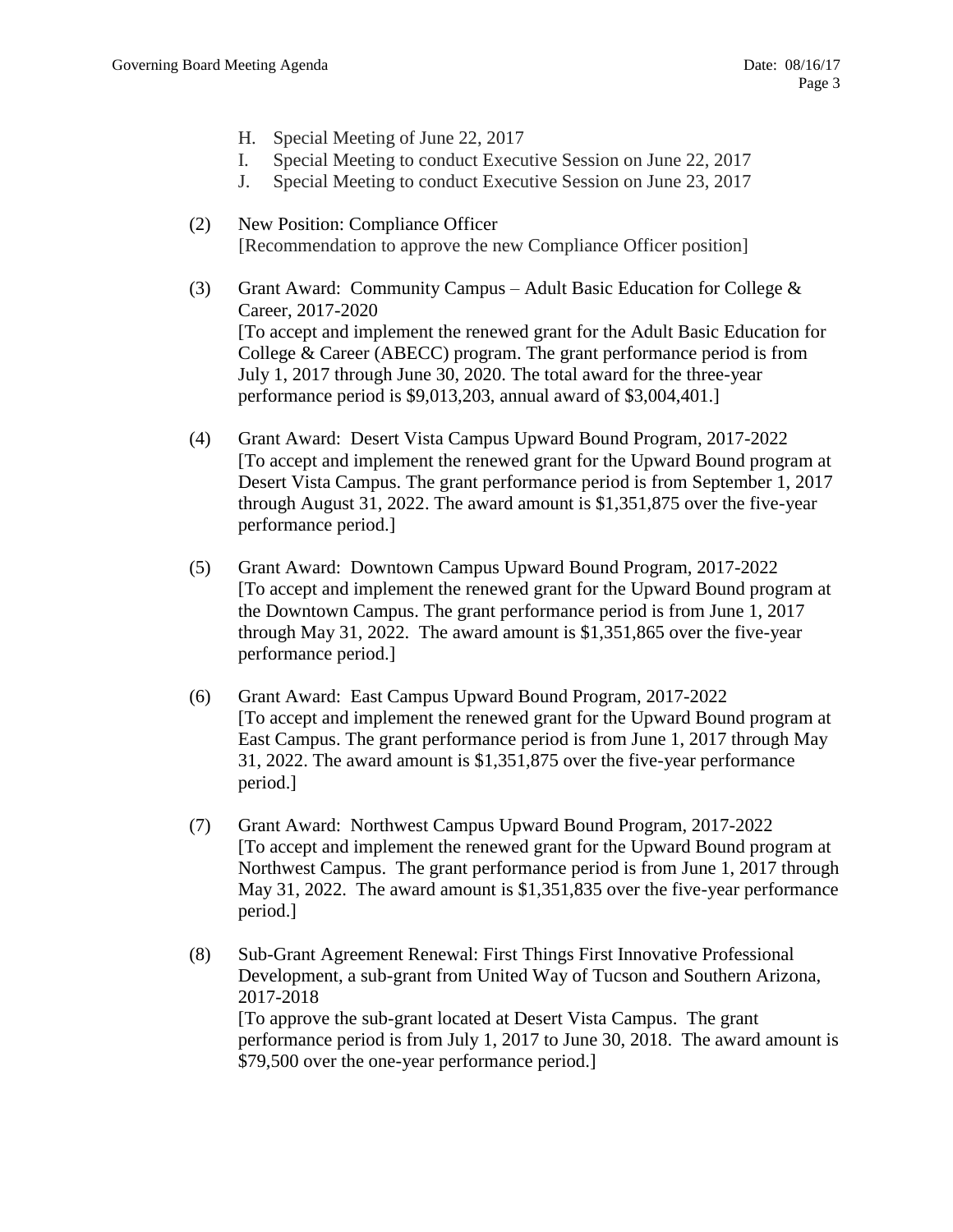- (9) Intergovernmental Agreement (IGA): City of Nogales-Fire and Medical [Five-year agreement for educational services and practical experience to students which include paramedic training and vehicular rotations.] [IGA: City of Nogales-Fire and Medical](https://www.pima.edu/meeting-notices-support/2017-docs/201708-16-city-of-nogales-fire-medical.pdf)
- (10) Contract: CenturyLink Carrier Service Agreement, 2017-2022 [To approve a contract with CenturyLink for telephone services. Total costs for the five-year agreement are not expected to exceed \$255,000.] [CenturyLink contract](https://www.pima.edu/meeting-notices-support/2017-docs/201708-16-centurylink-supporting-agreement.pdf)
- (11) Contract: Computer Numerical Control (CNC) Machines Lab Equipment for Advanced Manufacturing Programs [To purchase three Computer Numerical Control (CNC) machines for the Advanced Manufacturing programs in Pima Community College's Applied Technology division. Cost is \$500,700 from previously approved capital request funding (Prop 301).] [DMG MORI USA, INC. contract](https://www.pima.edu/meeting-notices-support/2017-docs/201708-16-pcc-dmg-mori-usa.pdf)
- (12) Contract Amendment/Intergovernmental Agreement: Adobe Software Purchase, 2017-2020 [To approve an amendment to the Enterprise Term License Agreement with Adobe Systems. The amendment reduces the potential cost of the previously approved version of the agreement from \$636,474 (\$212,158 annual) to \$207,027 (\$69,000 annual).] [Adobe contract](https://www.pima.edu/meeting-notices-support/2017-docs/201708-16-pima-consortium-adobe-etla.pdf) [Adobe Amendment contract](https://www.pima.edu/meeting-notices-support/2017-docs/201708-16-adobe-amendment-pcccd.pdf)
- (13) Contract: Blackboard, Inc. IT Help Desk Services, 2017-2018 [To approve a contract with Blackboard, Inc. for Information Technology Help Desk Services for students and staff. Total costs for the one-year agreement, which covers the period from June 30, 2017 to June 29, 2018, are not expected to exceed \$146,017.] [Blackboard Agreement](http://www.pima.edu/meeting-notices-support/2017-docs/201708-16-blackboard-it-helpdesk-support.pdf) [Blackboard Order](http://www.pima.edu/meeting-notices-support/2017-docs/201708-16-blackboard-it-helpdesk-agreement.pdf)
- (14) Contract: Sahara Apartments for the SEP-Santander-Bécalos International Program [To approve a housing lease agreement with Sahara Apartments for the students participating in the SEP-Santander- Bécalos Program. The total cost for housing 76 students from August 27, 2017-December 15, 2017 is \$150,024 which will be paid in full by the SEP-Santander- Bécalos International Program. There is no cost to the College.] [Sahara Apartment agreement](http://www.pima.edu/meeting-notices-support/2017-docs/201708-16-sahara-hotel-accommodation-agreement.pdf)
- (15) Dual Enrollment: Lourdes Catholic High School [To approve a dual enrollment contract with a term of August 1, 2017 through June 30, 2020. Fiscal considerations for this contract are summarized as reciprocal services.] [IGA: Lourdes Catholic High School](http://www.pima.edu/meeting-notices-support/2017-docs/201708-16-lourdes-catholic-highschool-iga.pdf)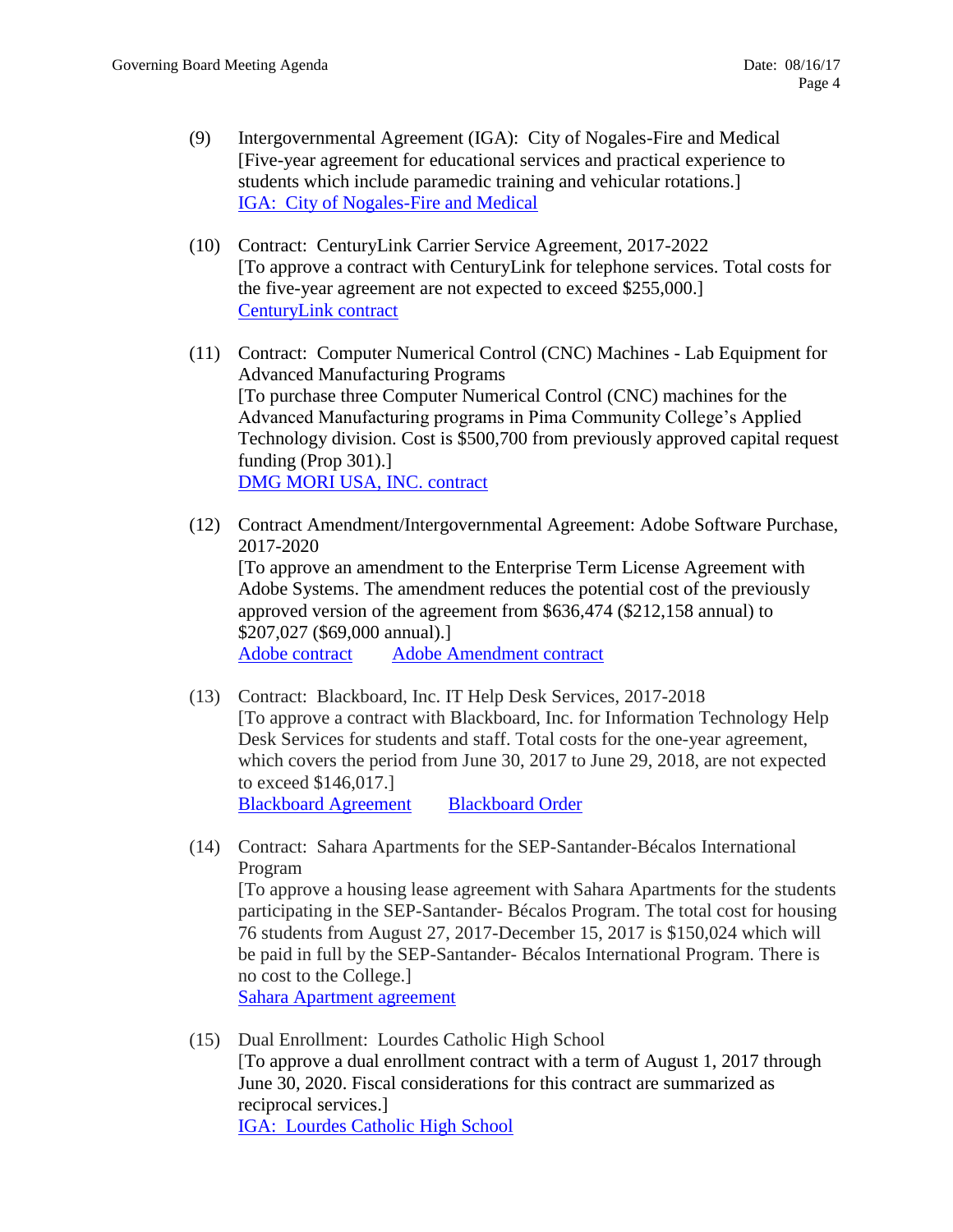- (16) Agreement: Zhuhai City Polytechnic College (ZHCPT) [To extend the previously approved agreement with ZHCPT approved on June 8, 2016 to authorize waivers for six (6) ZHCPT students to study at PCC during either the Fall or Spring semester of the 2017-2018 academic year.] [Zhuhai City Polytechnic College agreement](https://www.pima.edu/meeting-notices-support/2017-docs/201708-16-zhuhai-polytechnic-college-mou.pdf)
- (17) Contract: Ellucian, 2017-2020 [To approve a contract with Ellucian for software maintenance for the period from September 1, 2017 to August 31, 2020. Total costs for the three-year agreement are not expected to exceed \$1,364,902.] [Ellucian agreement](https://www.pima.edu/meeting-notices-support/2017-docs/201708-16-ellucian-maintenance-renewal.pdf)
- (18) Contract: ISS Facility Services**\*** [Execute a contract extension to the existing custodial services vendor, ISS Facility Services, for a four (4) month period of performance from September 1, 2017 through December 31, 2017. The contract will not exceed \$690,000.]
- 4.2 Other Action Items
	- (1) Governing Board 2016-17 Self-Assessment
	- (2) Chancellor's Goals, Objectives and Timelines 2017-2018
	- (3) Employment Contract: Chancellor
	- (4) Discussion and Direction for Possible Revision of BP 2.01 Diversity
	- (5) Selection of Board Member Mileage Reimbursement Option

## Adjournment

Regular Meeting September 13, 2017, 5:30 p.m. District Office Community Board Room 4905 E. Broadway Tucson, AZ 85709-1010

**\* Option to recess into legal advice executive session** — Pursuant to A.R.S. §38-431.03(A)(3) the Governing Board may vote to go into executive session for the purpose of obtaining legal advice from its legal counsel with respect to any item listed on this agenda or any addendum thereto.

\* The Governing Board reserves the right to take action on any agenda item.